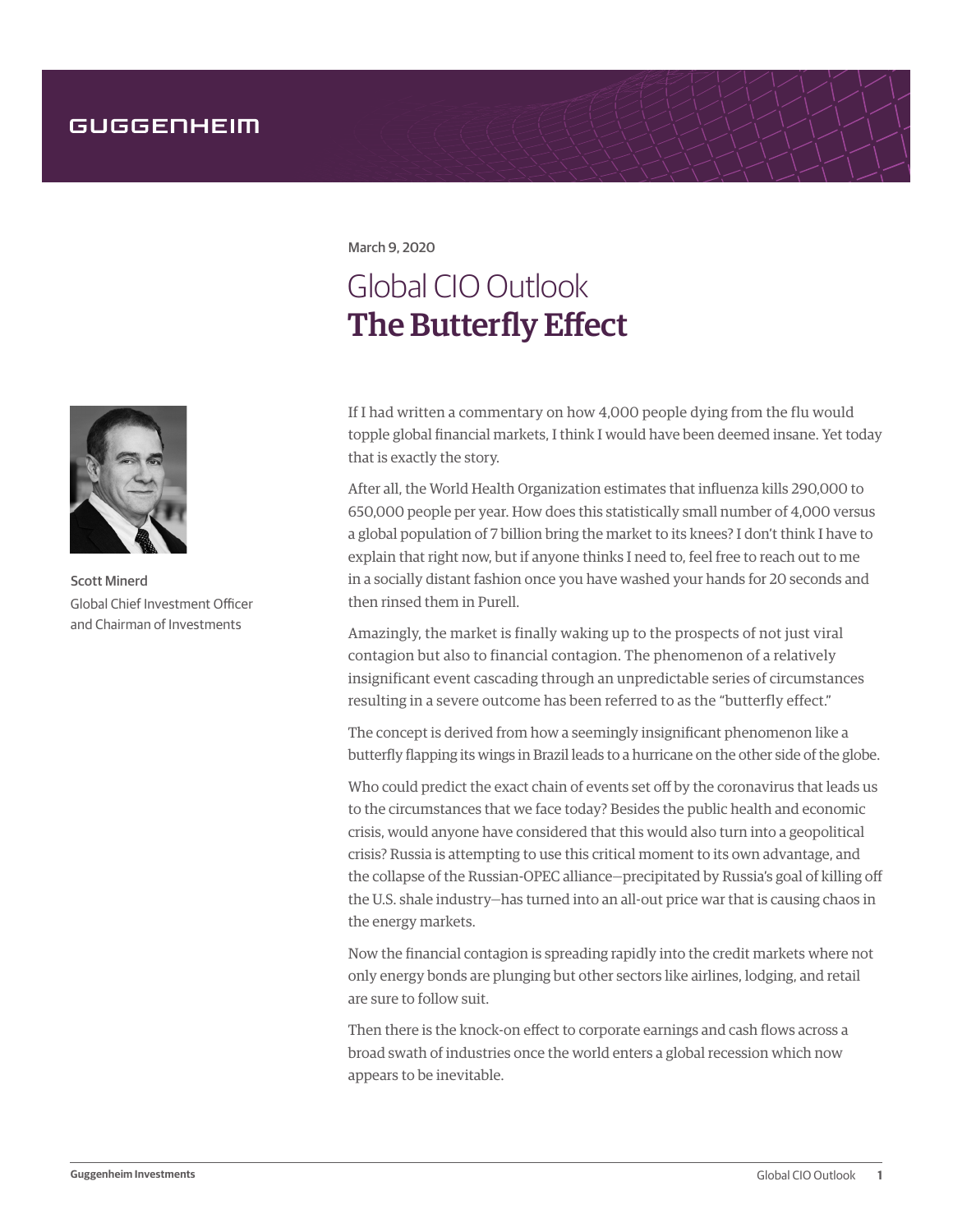We arrive at this moment with the overleveraged corporate sector about to face the prospect that new-issue bond markets may seize up, as they did last week, and that even seemingly sound companies will find credit expensive or difficult to obtain.

The prospect of a crisis at maturity—that a borrower with maturing debt finds it impossible to roll the debt over to pay it off—is a very real prospect even for companies that are solvent. It has happened before, and it will happen again.

All of this points to the fact that it is virtually impossible to identify the next domino to fall but one thing seems certain: They will continue to fall.

How did we get into such a precarious position? After a decade of profligate borrowing by corporations, it would seem that any reasonable investor would have realized the fragility of the financial system.

Rumors are circulating in the market hoping for a return of crisis era programs like TAF, TARP, TALF, TLGP, and TSLF. (Can anyone remember what all these alphabet programs stand for?) But resurrection of these programs may arrive in time for Easter.

For now, stocks are limit down, the entire yield curve for Treasury securities yields under 1 percent and credit spreads are exploding, especially in energy bonds.

What next? I hate to admit this, but our proprietary models indicate that fair value on the 10-year Treasury note will reach -50 basis points before year end and the possibility that rates could overshoot to -2 percent.



## High-Yield Bond Spreads Have a Long Way to Expand

Source: Guggenheim Investments, Bloomberg. Data as of 3.6.2020. Shaded areas represent recession.

Credit spreads have a long way to expand. BBB bonds could easily reach a spread of 400 basis points over Treasurys while high yield would follow suit with BB bonds at 750 basis points over and single B bonds at 1100 basis points over. The risk is that it could be worse.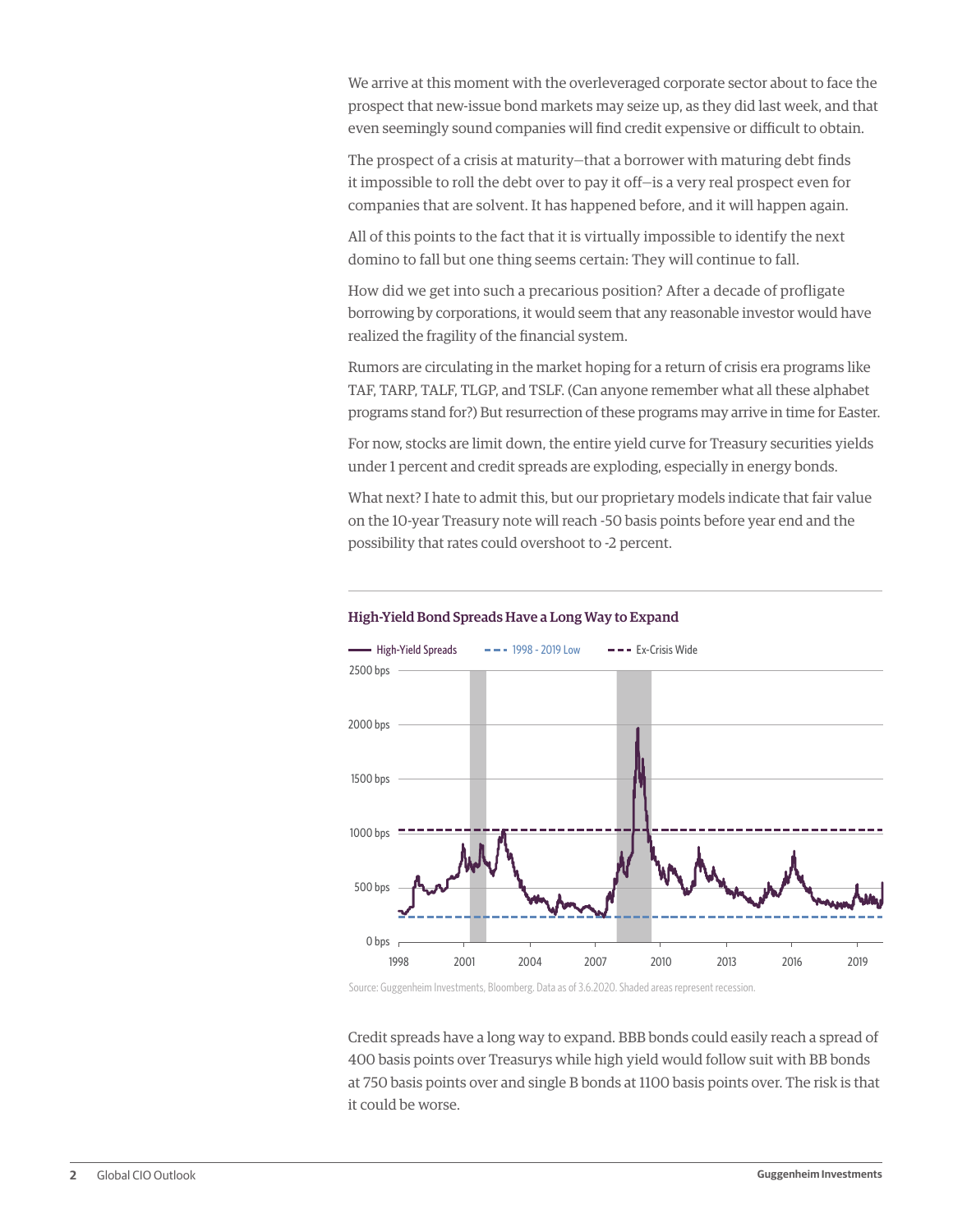



Source: Guggenheim Investments, Bloomberg. Data as of 3.6.2020. Shaded areas represent recession.

And don't forget that a large number of investment grade bonds already have leverage ratios equivalent to high yield. As the market learned in the case of Kraft Heinz (KHC) last month, rating agency forbearance may soon dissipate, especially as earnings and free cash flow declines. KHC, a well-known household brand with a market cap of over \$30 billion, saw its corporate bond rating slashed from BBBto BB+ by both S&P and Fitch in one day. The downgrade made 19 KHC bonds totaling \$22 billion in total outstanding ineligible for the most broadly-followed investment-grade corporate bond index benchmarks.

Our estimate is that there is potentially as much as a trillion dollars of high-grade bonds heading to junk. That supply would swamp the high yield market as it would double the size of the below investment grade bond market. That alone would widen spreads even without the effect of increasing defaults.

As for stocks, technical analysis suggests that there should be support around 2600 on the S&P 500, but in a recession scenario a level closer to 2000 could be the ultimate outcome.

Many skeptics have challenged this idea, saying that the panic is close to an end. In this circumstance I recall the quote from Winston Churchill: "This is not the end. It is not even the beginning of the end. But it is, perhaps, the end of the beginning."